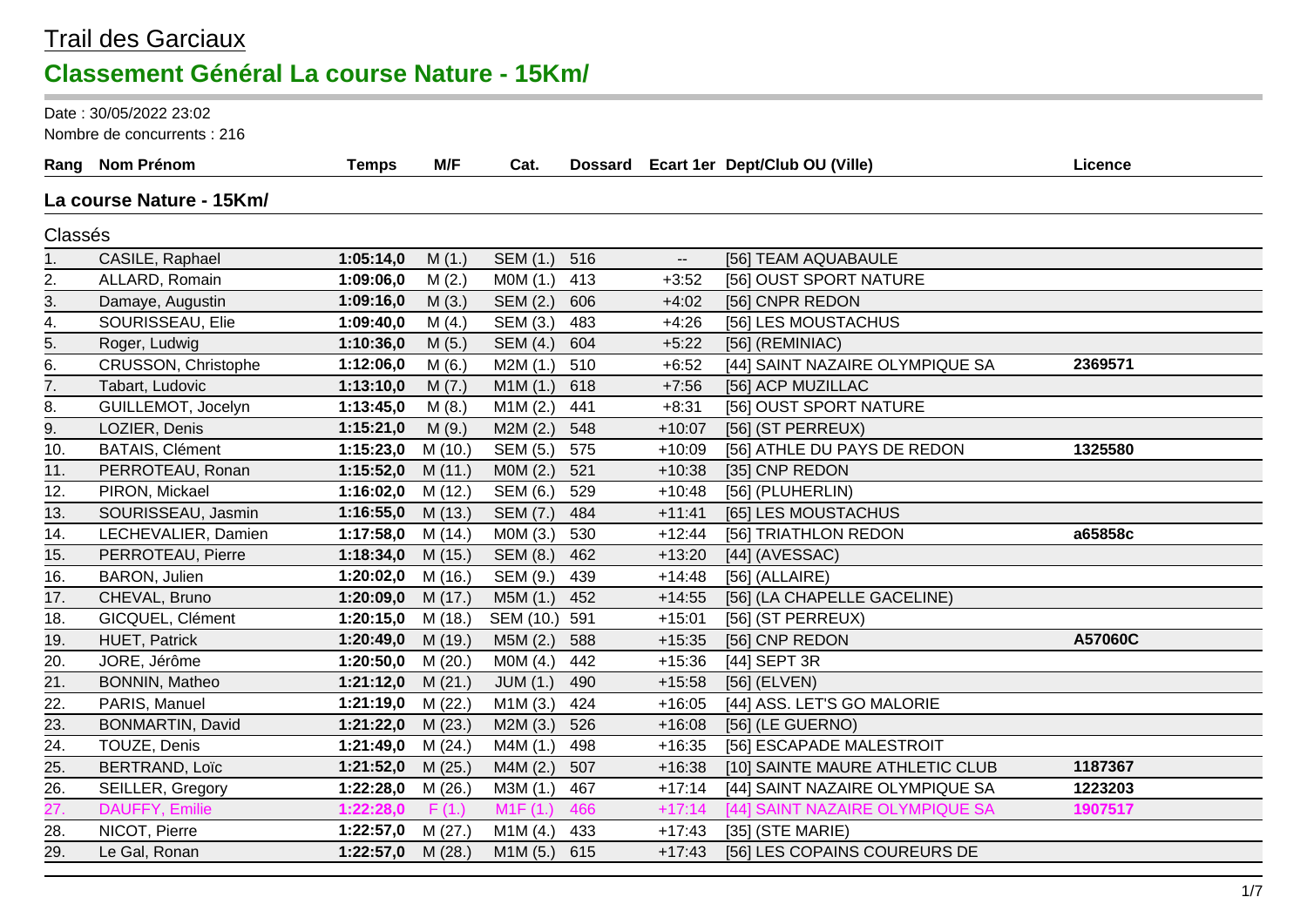| Rang              | <b>Nom Prénom</b>       | <b>Temps</b>       | M/F     | Cat.          |     |          | Dossard Ecart 1er Dept/Club OU (Ville) | Licence             |
|-------------------|-------------------------|--------------------|---------|---------------|-----|----------|----------------------------------------|---------------------|
| 30.               | PHILIPPE, Vincent       | 1:23:28,0          | M (29.) | SEM (11.)     | 512 | $+18:14$ | $[56]$ (MARZAN)                        |                     |
| 31.               | GESLOT, Frederic        | 1:23:33,0          | M(30.)  | MOM (5.)      | 513 | $+18:19$ | $[35]$ (GUIPRY)                        |                     |
| 32.               | POULARD, Jerome         | 1:24:22,0          | M(31.)  | M2M(4.)       | 419 | $+19:08$ | $[44]$ (FEGREAC)                       |                     |
| 33.               | Le Breton, Patrice      | 1:24:38,0          | M(32.)  | M2M (5.)      | 601 | $+19:24$ | [56] (MALESTROIT)                      |                     |
| $\overline{34}$ . | <b>BERTRAND, Didier</b> | 1:24:44,0          | M (33.) | M5M (3.)      | 559 | $+19:30$ | [29] LES FOULÉES CONCARNOISES          |                     |
| 35.               | JUHEL, Fabrice          | 1:25:38,0          | M(34.)  | M1M (6.)      | 485 | $+20:24$ | [44] ATHLE DU PAYS DE REDON            | 945358              |
| 36.               | PERRAIS, Gauthier       | 1:25:51,0          | M (35.) | ESM (1.)      | 523 | $+20:37$ | [56] (SAINT DOLAY)                     |                     |
| 37.               | BAUDRY, Damien          | 1:26:57,0          | M(36.)  | M4M (3.)      | 408 | $+21:43$ | $[56]$ (ALLAIRE)                       |                     |
| 38.               | DANET, Sylvain          | 1:27:05,0          | M (37.) | M0M (6.)      | 422 | $+21:51$ | [56] TRAIL DU MORTIER DE GLENAC        |                     |
| 39.               | PRIGENT, Boris          | 1:27:12,0          | M (38.) | SEM (12.)     | 590 | $+21:58$ | $[35]$ (RENNES)                        |                     |
| 40.               | CERTAIN, Samuel         | 1:27:16,0          | M (39.) | M2M (6.)      | 470 | $+22:02$ | [44] TRAIL AVESSAC                     |                     |
| 41.               | <b>BELLAMY, Mickael</b> | 1:27:17,0          | M(40.)  | M2M (7.)      | 409 | $+22:03$ | [56] (LA GACILLY)                      |                     |
| 42.               | ROLLO, Olivier          | 1:27:18,0          | M(41.)  | M1M (7.)      | 443 | $+22:04$ | [56] TIKEN TRAIL                       |                     |
| 43.               | Boschet, Florien        | 1:27:20,0          | M(42.)  | SEM (13.) 603 |     | $+22:06$ | [56] (NÉEAN SUR YVEL)                  |                     |
| 44.               | Beaudouin, Vincent      | 1:27:28,0          | M (43.) | M2M (8.)      | 587 | $+22:14$ | [35] (MAURE DE BRETAGNE)               |                     |
| 45.               | RICHARD, Séverine       | 1:27:35,0          | F(2.)   | M0F (1.)      | 544 | $+22:21$ | $[75]$ (PARIS)                         |                     |
| 46.               | Gombaud, Arthur         | 1:27:44,0          | M (44.) | SEM (14.) 602 |     | $+22:30$ | [56] (SAINT DOLAY)                     |                     |
| 47.               | <b>MAUGIN, Corinne</b>  | 1:27:50,0          | F(3.)   | M1F(2.)       | 505 | $+22:36$ | [10] SAINTE MAURE ATHLETIC CLUB        | 2338975             |
| 48.               | LEFEUVRE, Sebastien     | 1:28:06,0          | M(45.)  | M3M (2.)      | 426 | $+22:52$ | [35] ENDURANCE TEAM                    |                     |
| 49.               | TRILLAUD, Didier        | 1:28:16,0          | M (46.) | M4M (4.)      | 515 | $+23:02$ | [56] CNP REDON                         | A56512COO505627MV4F |
| 50.               | MARSAC, Florian         | 1:28:47,0          | M(47.)  | SEM (15.) 416 |     | $+23:33$ | $[56]$ (PEILLAC)                       |                     |
| 51.               | TORLAY, Sebastien       | 1:29:03,0          | M(48.)  | M2M (9.)      | 517 | $+23:49$ | [56] RUNNING A RIEUX                   |                     |
| 52.               | RESCAN, Antoine         | 1:29:06,0          | M (49.) | M1M(8.)       | 420 | $+23:52$ | [56] (MALANSAC)                        |                     |
| 53.               | JOUAN, Olivier          | 1:29:13,0          | M(50.)  | M2M (10.)     | 503 | $+23:59$ | [35] US GUIPRY MESSAC A                | 1433889             |
| 54.               | MULLER, Philippe        | 1:29:13,0          | M(51.)  | M3M (3.)      | 451 | $+23:59$ | [35] ATHLE DU PAYS DE REDON            | 389178              |
| 55.               | ROYER, Stéphane         | 1:29:15,0          | M(52.)  | M2M (11.) 445 |     | $+24:01$ | [35] SPORTEZ-VOUS NATURE               |                     |
| 56.               | LE GOUHINEC, Yann       | 1:29:16,0          | M (53.) | M4M (5.)      | 495 | $+24:02$ | [56] (SAINT JEAN LA POTERIE)           |                     |
| 57.               | MARTIN, Bruno           | 1:29:20,0          | M (54.) | M3M (4.)      | 406 | $+24:06$ | [56] TRAIL DU GRAAL                    |                     |
| 58.               | LUBERT, Didier          | 1:29:25,0          | M (55.) | M3M (5.)      | 469 | $+24:11$ | [44] SEPT 3 R                          |                     |
| 59.               | LOISEL, Marie           | 1:29:25,0          | F(4.)   | M4F(1.)       | 477 | $+24:11$ | <b>[56] CARQ</b>                       |                     |
| 60.               | Noblet, Christian       | 1:29:26,0          | M (56.) | M2M (12.) 573 |     | $+24:12$ | [29] (CONCARNEAU)                      |                     |
| 61.               | DAMON, Jeremie          | 1:30:03,0          | M(57.)  | M2M (13.) 549 |     | $+24:49$ | $[35]$ (BRUZ)                          |                     |
| 62.               | Pichard, Julien         | 1:30:15,0          | M (58.) | M1M (9.)      | 624 | $+25:01$ | [44] RUNNING À RIEUX                   |                     |
| 63.               | NOBLET, Aurélien        | 1:30:30,0          | M (59.) | MOM (7.)      | 508 | $+25:16$ | [56] USSNAT                            |                     |
| 64.               | <b>BREHIER, Antoine</b> | 1:31:37,0 $M(60.)$ |         | M0M (8.)      | 533 | $+26:23$ | [35] S/L ASPTT RENNES                  | 145434              |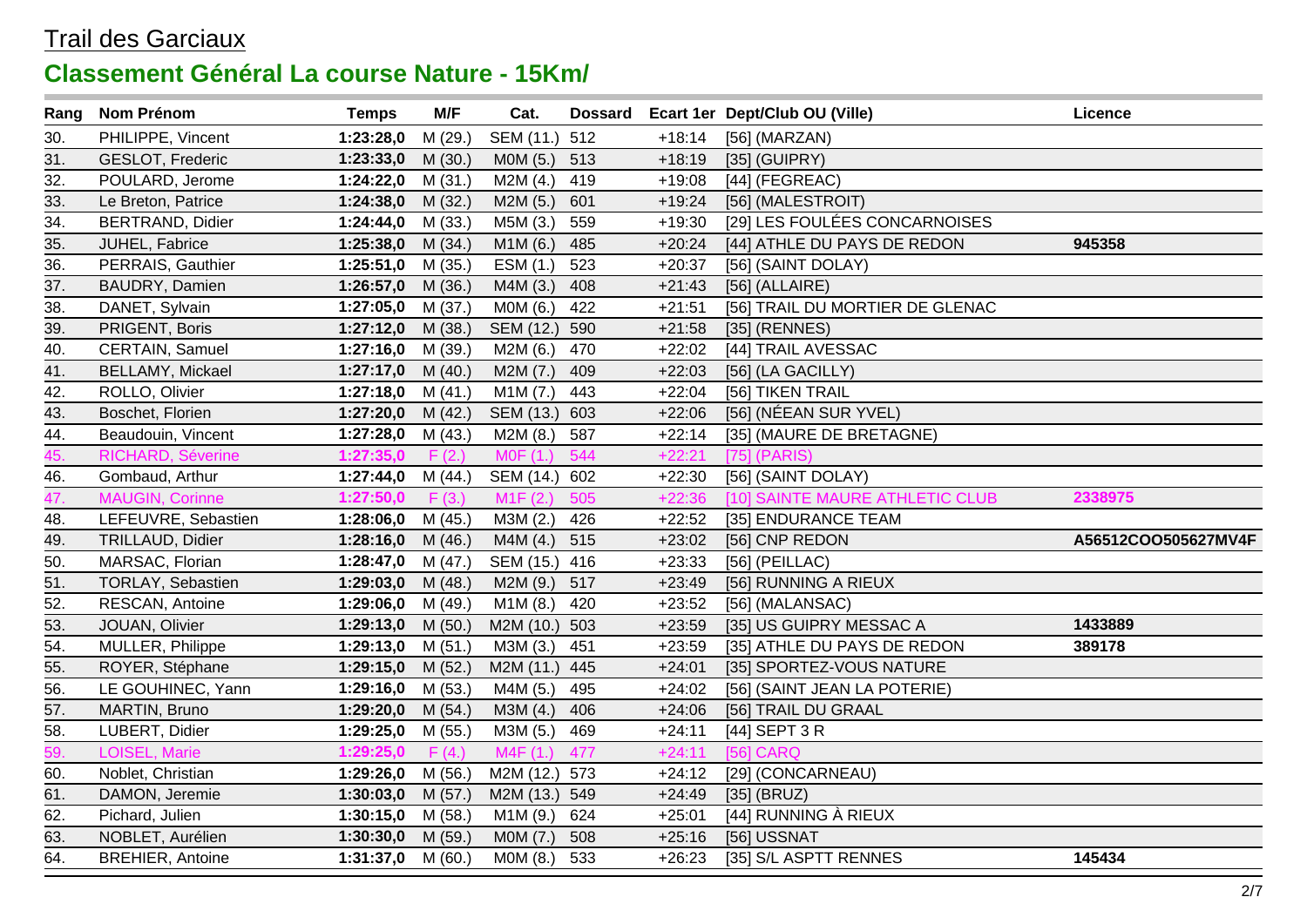| Rang | Nom Prénom             | <b>Temps</b>        | M/F     | Cat.          |     |          | Dossard Ecart 1er Dept/Club OU (Ville) | Licence |
|------|------------------------|---------------------|---------|---------------|-----|----------|----------------------------------------|---------|
| 65.  | Abran, Karel           | 1:31:48,0           | M(61.)  | M2M (14.)     | 617 | $+26:34$ | $[35]$ (REDON)                         |         |
| 66.  | Druneau, Frederic      | 1:32:11,0           | M(62.)  | M3M (6.)      | 619 | $+26:57$ | $[35]$ (REDON)                         |         |
| 67.  | DELESTRE, Johan        | 1:32:27,0           | M(63.)  | M2M (15.) 421 |     | $+27:13$ | [35] COURIR A BAINS                    |         |
| 68.  | Robert, Dominique      | 1:33:14,0           | M(64.)  | M4M (6.)      | 607 | $+28:00$ | [44] (NANTES)                          |         |
| 69.  | ARCHAMBAULT, Florent   | 1:33:15,0           | M(65.)  | M5M (4.)      | 460 | $+28:01$ | [37] USEAB RUNNING                     | T316900 |
| 70.  | COLLARD, Eric          | 1:33:36,0           | M(66.)  | MOM (9.)      | 537 | $+28:22$ | $[35]$ (GEVEZE)                        |         |
| 71.  | CHOLET, Armel          | 1:33:44,0           | M(67.)  | M6M (1.)      | 581 | $+28:30$ | [14] COURSEULLES RUNNING               |         |
| 72.  | RENAUDIN, Stéphane     | 1:33:49,0           | M (68.) | MOM (10.) 405 |     | $+28:35$ | $[56]$ (RUFFIAC)                       |         |
| 73.  | BIHAN, Joseph          | 1:34:03,0           | M (69.) | M6M(2.)       | 538 | $+28:49$ | [56] (SAIN VINCENT SUR OUST)           |         |
| 74.  | CORBILLE, Jean-marie   | 1:34:06,0           | M (70.) | M5M (5.)      | 492 | $+28:52$ | [44] ASS SEPT 3R ST GILDAS DES BOIS    |         |
| 75.  | <b>BAGDIAN, Pascal</b> | 1:34:09,0           | M(71.)  | M5M (6.)      | 553 | $+28:55$ | [35] (REDON)                           |         |
| 76.  | Cheval, Rene           | 1:34:14,0           | M (72.) | M6M (3.)      | 623 | $+29:00$ | $[56]$ (RIEUX)                         |         |
| 77.  | MENAGER, Jordan        | 1:34:41,0           | M (73.) | SEM (16.) 455 |     | $+29:27$ | $[44]$ (SÉVÉRAC)                       |         |
| 78.  | GUEZO, Jean            | 1:35:19,0           | M (74.) | M5M (7.)      | 427 | $+30:05$ | [56] (QUESTEMBERT)                     |         |
| 79.  | LE SOZ, Claude         | 1:35:20,0           | M (75.) | M6M (4.)      | 592 | $+30:06$ | [56] (PLOERMEL)                        |         |
| 80.  | LE GOFF, Loic          | 1:35:28,0           | M (76.) | SEM (17.) 425 |     | $+30:14$ | $[56]$ (PEAULE)                        |         |
| 81.  | GICQUEL, Gwendal       | 1:35:33,0           | M (77.) | M1M (10.) 547 |     | $+30:19$ | [56] TIKEN TEAM                        |         |
| 82.  | BLOYET, Stephane       | 1:35:34,0           | M (78.) | M2M (16.) 540 |     | $+30:20$ | [56] (SAINT VINCENT SUR OUST)          |         |
| 83.  | HUE, Céline            | 1:35:35,0           | F(5.)   | M2F(1.)       | 493 | $+30:21$ | [56] CEMONCOACHFITNESS                 |         |
| 84.  | CINDON, Nicolas        | 1:35:37,0           | M (79.) | M1M (11.) 593 |     | $+30:23$ | [35] (RENNES)                          |         |
| 85.  | FORTUN, Matthieu       | 1:35:47,0           | M(80.)  | SEM (18.) 486 |     | $+30:33$ | [44] (GUENROUET)                       |         |
| 86.  | ROBERT, Simon          | 1:36:00,0           | M(81.)  | ESM (2.)      | 458 | $+30:46$ | [56] (BEGANNE)                         |         |
| 87.  | MARIVIN, Johann        | 1:36:14,0           | M(82.)  | SEM (19.) 432 |     | $+31:00$ | [56] (PLOERMEL)                        |         |
| 88.  | LETURQUE, Sabrina      | 1:36:23,0           | F(6.)   | M1F(3.)       | 554 | $+31:09$ | $[35]$ (REDON)                         |         |
| 89.  | KERUZORE, Alan         | 1:36:30,0           | M(83.)  | M1M (12.) 586 |     | $+31:16$ | [29] LES FOULÉES CONCARNOISES          |         |
| 90.  | Cherruet, Eric         | 1:36:34,0           | M (84.) | M4M (7.)      | 600 | $+31:20$ | [35] SL AC HAUTE VILAINE               |         |
| 91.  | MAHE, Hugues           | 1:36:44,0           | M(85.)  | M1M (13.) 494 |     | $+31:30$ | [35] TIKEN TRAIL                       |         |
| 92.  | Josset, Antoine        | 1:37:12,0           | M (86.) | M1M (14.) 625 |     | $+31:58$ | [56] (ST VINCENT SUR OUST)             |         |
| 93.  | <b>DUCHENE, Sonia</b>  | 1:37:17,0           | F(7.)   | M1F(4.)       | 520 | $+32:03$ | [35] COURIR A BAINS                    |         |
| 94.  | MARGHERINI, Claude     | 1:37:37,0           | M (87.) | M5M (8.)      | 585 | $+32:23$ | [29] LES FOULÉES CONCARNOISES          |         |
| 95.  | RENIER, Didier         | 1:38:03,0           | M (88.) | M2M (17.) 501 |     | $+32:49$ | [35] US GUIPRY MESSAC A                | 2205074 |
| 96.  | GUERIN, Yann           | 1:38:04,0           | M (89.) | M2M (18.) 456 |     | $+32:50$ | [44] (MISSILLAC)                       |         |
| 97.  | DAHIREL, Stéphane      | 1:38:16,0           | M (90.) | M2M (19.) 436 |     | $+33:02$ | $[56]$ (BREHAN)                        |         |
| 98.  | LE THIEC, Jean Marc    | 1:38:16,0           | M (91.) | M1M (15.)     | 454 | $+33:02$ | [56] (BEGANNE)                         |         |
| 99.  | CANDAS, Benoit         | 1:38:33,0 $M (92.)$ |         | M2M (20.) 608 |     | $+33:19$ | [56] (LA GACILLY)                      |         |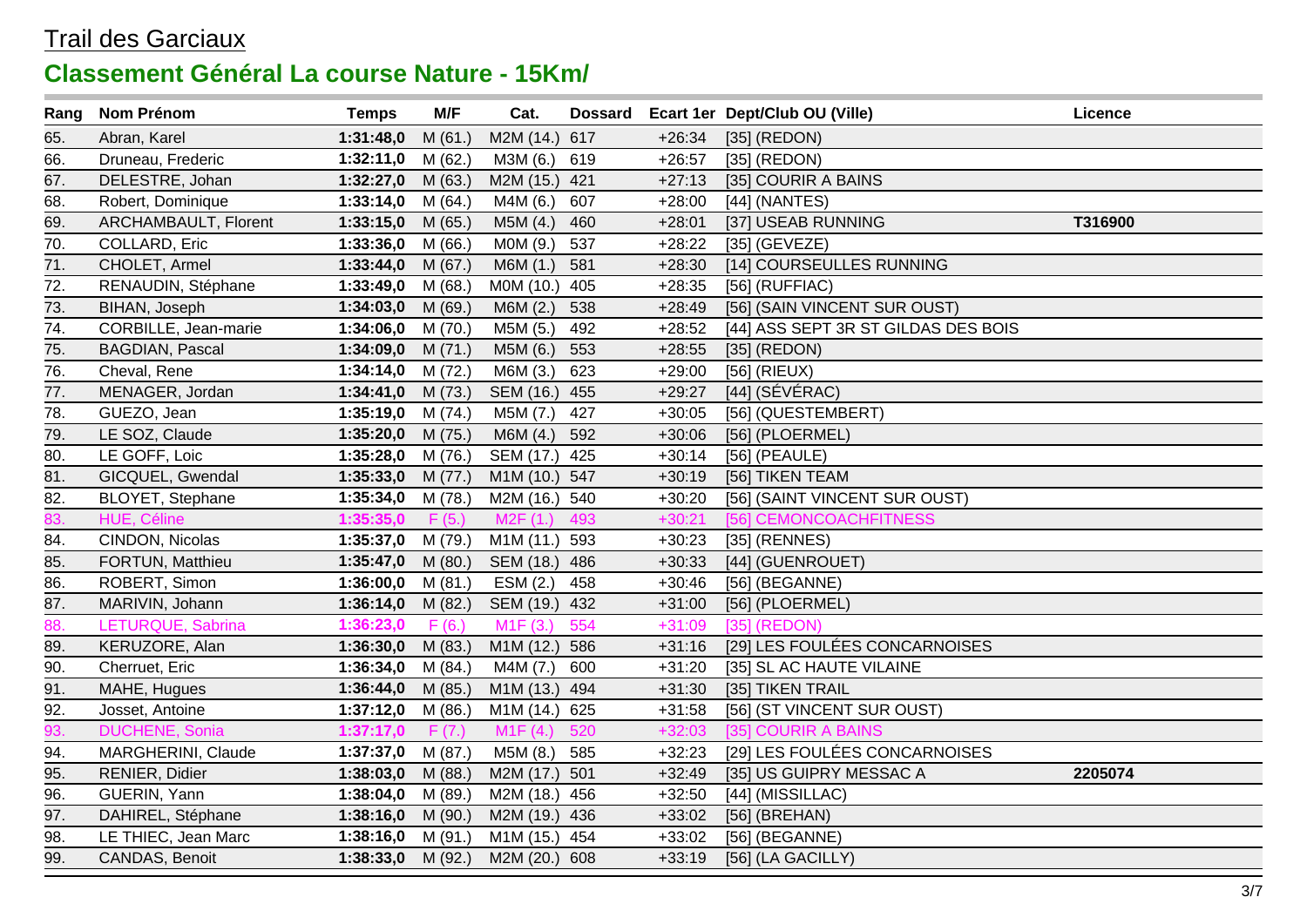| Rang | Nom Prénom                 | <b>Temps</b>         | M/F     | Cat.                             |     |          | Dossard Ecart 1er Dept/Club OU (Ville) | <b>Licence</b> |
|------|----------------------------|----------------------|---------|----------------------------------|-----|----------|----------------------------------------|----------------|
| 100. | THEPAUT,                   | 1:38:33,0            | M (93.) | M2M (21.)                        | 428 | $+33:19$ | [35] (GUIGNEN)                         |                |
| 101  | <b>Tessier, Anaïs</b>      | 1:38:39,0            | F(8.)   | <b>SEF (1.)</b>                  | 609 | $+33:25$ | [44] (SAINT-NICOLAS-DE-REDON)          |                |
| 102. | BERTHO, Samuel             | 1:38:40,0            | M (94.) | M2M (22.)                        | 453 | $+33:26$ | [44] (STE REINE DE BRETAGNE)           |                |
| 103. | GUEUTIER, William          | 1:38:47,0            | M (95.) | M3M (7.)                         | 500 | $+33:33$ | [35] US GUIPRY MESSAC A                | 2213178        |
| 104. | SAINT-CRIQ, Steeve         | 1:38:48,0            | M (96.) | M0M (11.)                        | 565 | $+33:34$ | [44] (GUENROUET)                       |                |
| 105. | <b>BREANT, Arthur</b>      | 1:38:54,0            | M (97.) | SEM (20.)                        | 528 | $+33:40$ | [59] (LA MADELEINE)                    |                |
| 106. | LANRIVAIN, Arnaud          | 1:38:56,0            | M (98.) | M2M (23.)                        | 450 | $+33:42$ | [56] LHF ESPOIR POUR LISON             |                |
| 107. | <b>KERRIEN, Benoit</b>     | 1:39:11,0            | M (99.) | M1M (16.)                        | 480 | $+33:57$ | [95] (CORMEILLES EN PARISIS)           |                |
| 108. | <b>BLANCHARD, Philippe</b> | 1:39:19,0 $M(100.)$  |         | M3M (8.)                         | 560 | $+34:05$ | [35] (VEZIN LE COQUET)                 |                |
| 109. | MARTEL, Olivier            | 1:39:26,0 $M(101.)$  |         | M3M (9.)                         | 404 | $+34:12$ | [35] COURIR A BAINS                    |                |
| 110. | HAMON, Mickael             | 1:39:27,0 $M(102.)$  |         | M2M (24.) 487                    |     | $+34:13$ | $[56]$ (ALLAIRE)                       |                |
| 111  | JAN, Charlène              | 1:39:37,0            | F(9.)   | MOF(2.)                          | 402 | $+34:23$ | [35] (ST SULPICE LA FORET)             |                |
| 112. | <b>BOUR, Pierre</b>        | 1:39:38,0 $M(103.)$  |         | M0M (12.) 401                    |     | $+34:24$ | [35] (ST SULPICE LA FORET)             |                |
| 113. | MONNIER, Julien            | 1:39:40,0 $M(104.)$  |         | MOM (13.) 411                    |     | $+34:26$ | [56] SPORTEZ-VOUS NATURE               |                |
| 114. | <b>ROBERT, Justine</b>     | 1:39:57,0 $F(10.)$   |         | SEF (2.)                         | 457 | $+34:43$ | [35] US LIFFRE                         | 2073044        |
| 115. | <b>BOSSE, Guillaume</b>    | 1:40:12,0 M $(105.)$ |         | MOM (14.) 571                    |     | $+34:58$ | [44] NAC COURSE A PIED                 |                |
| 116. | LE ROUZIC, Mathieu         | 1:40:23,0 M $(106.)$ |         | M1M (17.) 431                    |     | $+35:09$ | [56] ATHLE DU PAYS DE REDON            | 2399030        |
| 117. | GICQUELAY, Dominique       | 1:40:36,0 $M(107.)$  |         | M3M (10.) 448                    |     | $+35:22$ | [56] TIKEN TRAIL                       |                |
| 118. | MAHE, Jessie               | 1:40:36,0 $F(11.)$   |         | M1F(5.)                          | 578 | $+35:22$ | [44] TEAMMAHE                          |                |
| 119. | <b>GERVAIS, Gilles</b>     | 1:40:48,0 $M(108.)$  |         | M6M (5.)                         | 524 | $+35:34$ | [72] (BESSÉ SUR BRAYE)                 |                |
| 120. | MOYON, Kévin               | 1:40:49,0 $M(109.)$  |         | M0M (15.) 534                    |     | $+35:35$ | [92] (COLOMBES)                        |                |
| 121. | LELIEVRE, Bertrand         | 1:40:52,0 M $(110.)$ |         | M2M (25.)                        | 429 | $+35:38$ | $[35]$ (GUIPRY)                        |                |
| 122. | CHANTOSME, François        | 1:40:55,0 $M(111.)$  |         | M6M (6.)                         | 497 | $+35:41$ | [44] (GUENROUET)                       |                |
| 123. | <b>GANCEL, Elise</b>       | 1:40:56,0 $F(12.)$   |         | JUF(1.)                          | 423 | $+35:42$ | $[35]$ (REDON)                         |                |
| 124. | <b>GUENANTEN, Antoine</b>  |                      |         | 1:41:27,0 M (112.) SEM (21.) 435 |     | $+36:13$ | [56] (SAINT PERREUX)                   |                |
| 125. | CHERRUET, Clément          |                      |         | 1:41:28,0 M (113.) SEM (22.) 417 |     | $+36:14$ | $[35]$ (RENNES)                        |                |
| 126. | JOLY, Magali               | 1:41:40,0 $F(13.)$   |         | M3F(1.)                          | 574 | $+36:26$ | [44] NAC COURSE A PIED                 |                |
| 127. | OGER, Maxime               |                      |         | 1:41:51,0 M (114.) SEM (23.) 491 |     | $+36:37$ | $[35]$ (GUICHEN)                       |                |
| 128. | OGER, Antoine              |                      |         | 1:41:51,0 M (115.) SEM (24.) 463 |     | $+36:37$ | $[44]$ (TRIGNAC)                       |                |
| 129. | ROULAND, Jacques           | 1:41:59,0 $M(116.)$  |         | M6M (7.)                         | 598 | $+36:45$ | [29] LES FOULÉES CONCARNOISES          |                |
| 130. | Lelievre, Clement          | 1:42:35,0 $M(117.)$  |         | ESM (3.)                         | 622 | $+37:21$ | [56] (ST PERREUX)                      |                |
| 131. | DUIGOU, Eric               | 1:42:48,0 $M(118.)$  |         | M3M (11.) 459                    |     | $+37:34$ | [29] LES FOULÉES CONCARNOISES          |                |
| 132. | <b>COUEFFARD, Aude</b>     | 1:43:17,0 $F(14.)$   |         | M1F(6.)                          | 563 | $+38:03$ | [56] OUST SPORT NATURE                 |                |
| 133. | GICQUEL, Denis             | 1:43:21,0 $M(119.)$  |         | M4M (8.)                         | 496 | $+38:07$ | [56] (SAINT VINCENT SUR OUST)          |                |
| 134. | RACOUET, Pascal            | 1:44:10,0 $M(120.)$  |         | M4M (9.)                         | 561 | $+38:56$ | $[56]$ (TREAL)                         |                |
|      |                            |                      |         |                                  |     |          |                                        |                |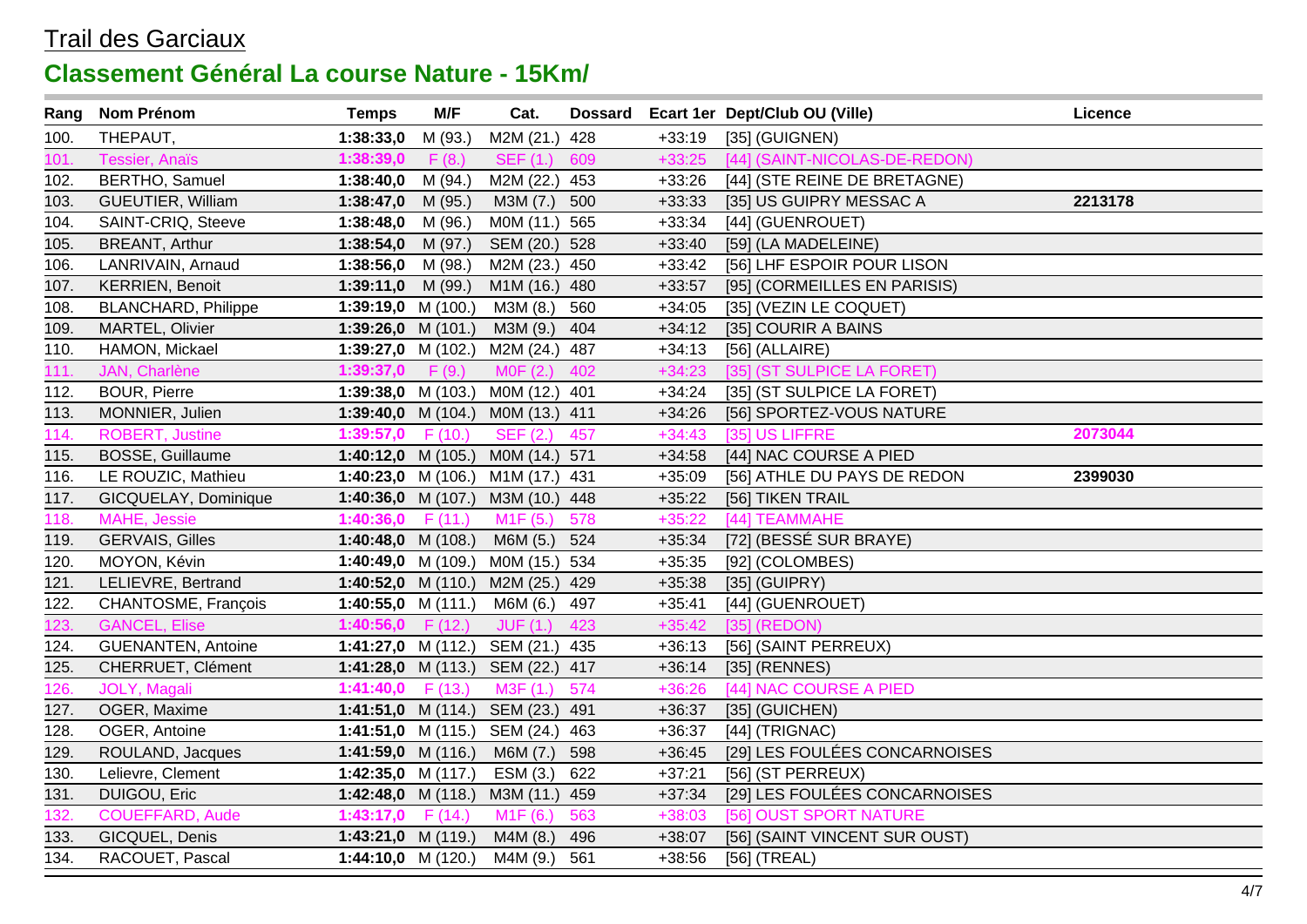| Rang | Nom Prénom                  | <b>Temps</b>         | M/F    | Cat.                             |     |          | Dossard Ecart 1er Dept/Club OU (Ville) | Licence |
|------|-----------------------------|----------------------|--------|----------------------------------|-----|----------|----------------------------------------|---------|
| 135. | RICHY, Gwenaëlle            | 1:44:31,0            | F(15.) | M2F(2.)                          | 504 | $+39:17$ | [10] SAINTE MAURE ATHLETIC CLUB        |         |
| 136. | LE ROUZIC, Yann             | 1:44:39,0 $M(121.)$  |        | M3M (12.) 542                    |     | $+39:25$ | [44] (THOUARE SUR LOIRE)               |         |
| 137. | MELEUC, Jean-francois       | 1:44:58,0 M $(122.)$ |        | M3M (13.) 478                    |     | $+39:44$ | [35] COURIR A BAINS                    |         |
| 138. | <b>DESILE, Annick</b>       | 1:45:01,0            | F(16.) | M7F (1.)                         | 595 | $+39:47$ | [29] LES FOULÉES CONCARNOISES          |         |
| 139. | GRIVEAU, Jeremy             | 1:45:08,0 $M(123.)$  |        | M0M (16.) 473                    |     | $+39:54$ | [44] 73R                               |         |
| 140. | GUIHARD, Pascal             | 1:45:45,0 $M(124)$   |        | M2M (26.) 532                    |     | $+40:31$ | [44] ATHLE DU PAYS DE REDON            | 2178656 |
| 141. | COLIN, Julien               | 1:45:45,0 M $(125.)$ |        | M0M (17.) 555                    |     | $+40:31$ | [35] (LANGON)                          |         |
| 142. | <b>CHENEAU, Solene</b>      | 1:46:46,0 $F(17)$    |        | M1F (7.)                         | 518 | $+41:32$ | [29] (CARENTEC)                        |         |
| 143. | CHENEAU, Rémi               |                      |        | 1:46:46,0 M (126.) M2M (27.) 519 |     | $+41:32$ | [78] (LE CHESNAY)                      |         |
| 144. | LE PICHON, Pascal           |                      |        | 1:47:23,0 M (127.) M4M (10.) 562 |     | $+42:09$ | [56] (ST NICOLAS DU TERTRE)            |         |
| 145. | <b>BOLZEC, Christian</b>    | 1:47:59,0 M $(128.)$ |        | M4M (11.) 403                    |     | $+42:45$ | [56] MILLES PATTES TAUPONT             |         |
| 146. | DAVID, Sophie               | 1:48:00,0 $F(18.)$   |        | M <sub>1</sub> F (8.)            | 449 | $+42:46$ | $[35]$ (STE MARIE)                     |         |
| 147. | FERRANT, Marc               | 1:48:03,0 M $(129.)$ |        | M5M (9.)                         | 580 | $+42:49$ | [14] COURSEULLES RUNNING               |         |
| 148. | GEIMER, Christophe          | 1:48:09,0 $M(130.)$  |        | M2M (28.) 461                    |     | $+42:55$ | [29] LES FOULÉES CONCARNOISES          |         |
| 149. | <b>TESSIER, Nicolas</b>     | 1:48:12,0 $M(131.)$  |        | M1M (18.) 474                    |     | $+42:58$ | $[56]$ (ALLAIRE)                       |         |
| 150. | <b>GENDRE, Nadine</b>       | 1:48:25,0 $F(19.)$   |        | M5F (1.)                         | 506 | $+43:11$ | [10] SAINTE MAURE ATHLETIC CLUB        | 353319  |
| 151. | LECROC, Anne                | 1:48:48,0 $F(20.)$   |        | M4F(2.)                          | 577 | $+43:34$ | [29] LES FOULÉES CONCARNOISES          |         |
| 152. | POIRIER, Cedric             | 1:48:49,0 $M(132.)$  |        | M2M (29.) 527                    |     | $+43:35$ | [56] (ST DOLAY)                        |         |
| 153. | LUCAS, Pascal               | 1:49:06,0 $M(133.)$  |        | M1M (19.) 576                    |     | $+43:52$ | [35] ATHLE DU PAYS DE REDON            | 2069803 |
| 154. | PELLERIN, Raphaël           | 1:49:07,0 $M(134)$   |        | JUM (2.)                         | 410 | $+43:53$ | [56] (SAINT ABRAHAM)                   |         |
| 155. | PEDRON, Françoise           | 1:49:40,0 $F(21.)$   |        | M <sub>1</sub> F (9.)            | 499 | $+44:26$ | [56] RUNNING A RIEUX                   |         |
| 156. | CASTEL, Olivier             | 1:49:47,0 $M(135.)$  |        | M1M (20.) 556                    |     | $+44:33$ | [28] (SERAZEREUX)                      |         |
| 157. | CHEVALIER, Serge            | 1:50:02,0 $M(136.)$  |        | M1M (21.) 546                    |     | $+44:48$ | [56] TRAIL DU MORTIER DE GLENAC        |         |
| 158. | LEMASSON, Anne-sophie       | 1:51:21,0 $F(22.)$   |        | M0F (3.)                         | 557 | $+46:07$ | $[56]$ (ALLAIRE)                       |         |
| 159. | RICHARD, Alexane            | 1:51:22,0 $F(23.)$   |        | <b>SEF (3.)</b>                  | 465 | $+46:08$ | [56] (SAINT-PERREUX)                   |         |
| 160. | <b>TRIQUIGNEAUX, Lucile</b> | 1:51:32,0            | F(24.) | <b>SEF (4.)</b>                  | 599 | $+46:18$ | $[28]$ (ST PIAT)                       |         |
| 161. | DERUNES, Herve              | 1:51:34,0 $M(137.)$  |        | M5M (10.) 522                    |     | $+46:20$ | $[56]$ (RIEUX)                         |         |
| 162. | <b>BALAC, Aurelien</b>      | 1:53:12,0 $M(138.)$  |        | SEM (25.) 564                    |     | $+47:58$ | [44] (SAINT NICOLAS DE REDON)          |         |
| 163. | LEPORI/ HERLEDAN, Carine    | 1:54:58,0 $F(25.)$   |        | M2F(3.)                          | 551 | $+49:44$ | [29] LES FOULÉES CONCARNOISES          |         |
| 164. | CHARUEL, David              | $1:55:03,0$ M (139.) |        | M2M (30.) 541                    |     | $+49:49$ | $[35]$ (REDON)                         |         |
| 165  | <b>BROHAN, Viviane</b>      | 1:55:40,0 $F(26.)$   |        | M5F (2.)                         | 479 | $+50:26$ | [56] CA REGION QUESTEMBERTOISE         | 101702  |
| 166. | <b>BLIN, Benoit</b>         | 1:56:02,0 $M(140.)$  |        | M5M (11.) 475                    |     | $+50:48$ | $[44]$ (BLAIN)                         |         |
| 167. | LE ROUZIC, Guy              | 1:56:28,0 $M(141.)$  |        | M6M (8.)                         | 430 | $+51:14$ | $[56]$ (RIEUX)                         |         |
| 168. | HERLEDAN, Adrien            | 1:57:29,0 $M(142.)$  |        | M0M (18.) 464                    |     | $+52:15$ | $[56]$ (BEGANNE)                       |         |
| 169. | LE JEUNE, Chantal           | 1:57:29,0 $F(27.)$   |        | M5F(3.)                          | 579 | $+52:15$ | [29] LES FOULÉES CONCARNOISES          |         |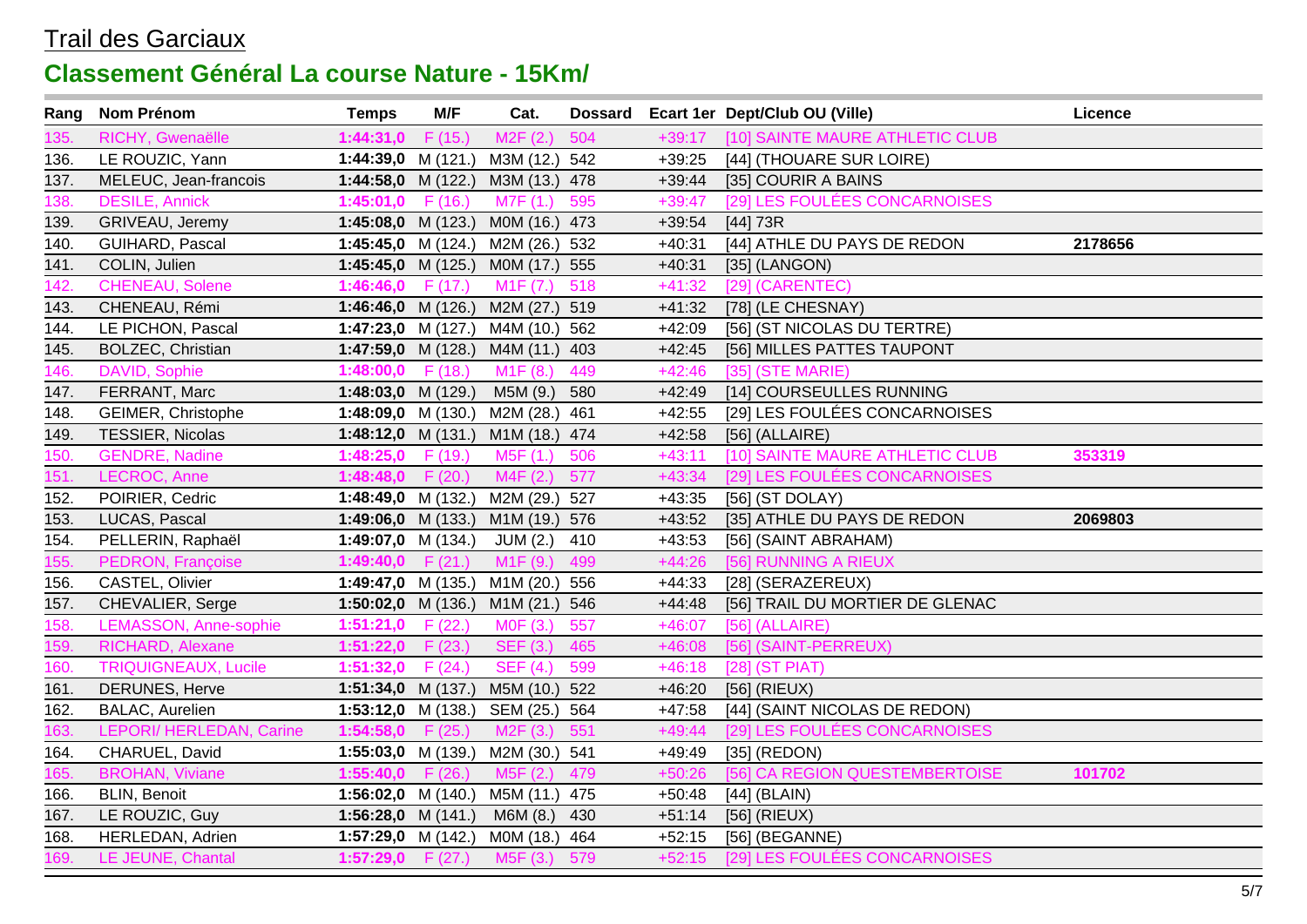| Rang     | Nom Prénom                   | <b>Temps</b>              | M/F    | Cat.                   |     |          | Dossard Ecart 1er Dept/Club OU (Ville) | Licence |
|----------|------------------------------|---------------------------|--------|------------------------|-----|----------|----------------------------------------|---------|
| 170      | <b>ROUVRAY, Severine</b>     | 1:57:31,0                 | F(28.) | M2F(4.)                | 468 | $+52:17$ | [56] (BREHAN)                          |         |
| 171.     | <b>COGNEE, Anne Sophie</b>   | 1:57:31,0                 | F(29.) | M3F (2.)               | 569 | $+52:17$ | [44] NAC COURSE A PIED                 |         |
| 172.     | AUFRANC, Guillaume           | $1:57:31,0$ M (143.)      |        | M3M (14.)              | 568 | $+52:17$ | [44] NAC COURSE A PIED                 |         |
| 173.     | Dolo, Maximilien             | 1:57:56,0 $M(144)$        |        | EAM (1.)               | 620 | $+52:42$ | [35] BRUZ ATHLÉ                        |         |
| 174.     | DESDOUETS, Lionel            | 1:58:09,0 $M(145.)$       |        | M1M (22.)              | 539 | $+52:55$ | [56] (LA GACILLY)                      |         |
| 175.     | <b>BENOIT, Aurélie</b>       | 1:59:38,0 $F(30.)$        |        | MOF(4.)                | 414 | $+54:24$ | [35] (LA CHAPELLE DE BRAIN)            |         |
| 176.     | <b>STEVANT HENRY, Nadege</b> | 1:59:38,0 $F(31.)$        |        | M <sub>1</sub> F (10.) | 514 | $+54:24$ | [44] (ST NICOLAS DE REDON)             |         |
| 177.     | <b>BREANT, Marc</b>          | $2:00:07,0$ M (146.)      |        | M5M (12.) 582          |     | $+54:53$ | [14] COURSEULLES RUNNING               |         |
| 178.     | <b>MARHIC, Charline</b>      | $2:00:15,0$ F (32.)       |        | <b>SEF (5.)</b>        | 550 | $+55:01$ | $[35]$ (RENNES)                        |         |
| 179.     | <b>BOULLARD, Stéphane</b>    | $2:01:01,0$ M (147.)      |        | M4M (12.) 535          |     | $+55:47$ | $[56]$ (NIVILLAC)                      |         |
| 180      | PERU, Sabrina                | $2:01:02,0$ F (33.)       |        | M2F(5.)                | 509 | $+55:48$ | $[56]$ (ALLAIRE)                       |         |
| 181.     | MARY, Frédéric               | $2:01:02,0$ M (148.)      |        | M3M (15.) 566          |     | $+55:48$ | [44] (NORT SUR ERDRE)                  |         |
| 182.     | <b>NOBLET, Christine</b>     | 2:01:33,0                 | F(34.) | M4F (3.)               | 472 | $+56:19$ | [35] SPORTEZ-VOUS NATURE               |         |
| 183.     | PRUSSE, Christophe           | $2:01:35,0$ M (149.)      |        | M2M (31.) 471          |     | $+56:21$ | [56] SPORTEZ-VOUS NATURE               |         |
| 184.     | <b>BACHELET, Florence</b>    | $2:01:35,0$ F (35.)       |        | M5F(4.)                | 584 | $+56:21$ | [14] COURSEULLES RUNNING               |         |
| 185.     | EVENO, Samuel                | $2:02:11,0 \quad M(150.)$ |        | M2M (32.) 482          |     | $+56:57$ | [56] (SAINT PERRREUX)                  |         |
| 186      | CORVE, Isabelle              | $2:02:23,0$ F (36.)       |        | M2F (6.)               | 502 | $+57:09$ | [35] US GUIPRY MESSAC A                | 2361632 |
| 187      | <b>BARTHAS, Isabelle</b>     | $2:03:02,0$ F (37.)       |        | M <sub>2</sub> F (7.)  | 489 | $+57:48$ | [56] (BREHAN)                          |         |
| 188.     | <b>VALLEE, Anne Marie</b>    | 2:04:14,0                 | F(38.) | M4F(4.)                | 531 | $+59:00$ | [44] (TRIGNAC)                         |         |
| 189.     | <b>MERLET, Estelle</b>       | 2:06:19,0                 | F(39.) | M <sub>1</sub> F (11.) | 437 | $+61:05$ | [56] TRAIL DU GRAAL                    |         |
| 190.     | MERLET, Benoit               | $2:06:19,0 \quad M(151.)$ |        | M1M (23.) 438          |     | $+61:05$ | [56] TRAIL DU GRAAL                    |         |
| 191.     | PELLERIN, Franck             | $2:06:47,0$ M (152.)      |        | M3M (16.)              | 407 | $+61:33$ | [56] (MONTERTELOT)                     |         |
| 192      | ROYER, Guylène               | 2:08:25,0                 | F(40.) | M6F(1.)                | 594 | $+63:11$ | [29] LES FOULÉES CONCARNOISES          |         |
| 193.     | <b>KERRIEN, Angélique</b>    | $2:09:48,0$ F (41.)       |        | M <sub>1</sub> F (12.) | 481 | $+64:34$ | [95] (CORMEILLES EN PARISIS)           |         |
| 194.     | <b>CANCOUET, Elisabeth</b>   | 2:10:46,0                 | F(42.) | M <sub>1</sub> F (13.) | 444 | $+65:32$ | $[35]$ (REDON)                         |         |
| 195      | ANDRE, Véronique             | 2:12:06,0                 | F(43.) | M3F(3.)                | 572 | $+66:52$ | [44] NAC COURSE A PIED                 |         |
| 196.     | MARTEAU, Patrick             | $2:12:24,0$ M (153.)      |        | M6M (9.)               | 440 | $+67:10$ | [56] (NOYAL MUZILLAC)                  |         |
| 197.     | Noel, Maxence                | $2:13:08,0$ M (154.)      |        | SEM (26.) 616          |     | $+67:54$ | [44] (NANTES)                          |         |
| 198.     | <b>RENAULT, Karine</b>       | 2:24:41,0                 | F(44)  | M3F(4.)                | 567 | $+79:27$ | [44] NAC COURSE A PIED                 |         |
| 199.     | <b>BOLZEC, Isabelle</b>      | 2:32:46,0                 | F(45.) | M3F (5.)               | 415 | $+87:32$ | [56] MILLES PATTES TAUPONT             |         |
| 200.     | FOULON, Morgane              | 2:32:46,0                 | F(46.) | M2F(8.)                | 412 | $+87:32$ | [56] MILLES PATTES TAUPONT             |         |
| 201.     | <b>WILLARD, Virginie</b>     | $2:33:29,0$ F (47.)       |        | M4F (5.) 583           |     | $+88:15$ | [14] COURSEULLES RUNNING               |         |
| Abandons |                              |                           |        |                        |     |          |                                        |         |
|          | HERLEDAN, Yoann              |                           | M()    | M2M()                  | 552 |          | [29] LES FOULÉES CONCARNOISES          |         |